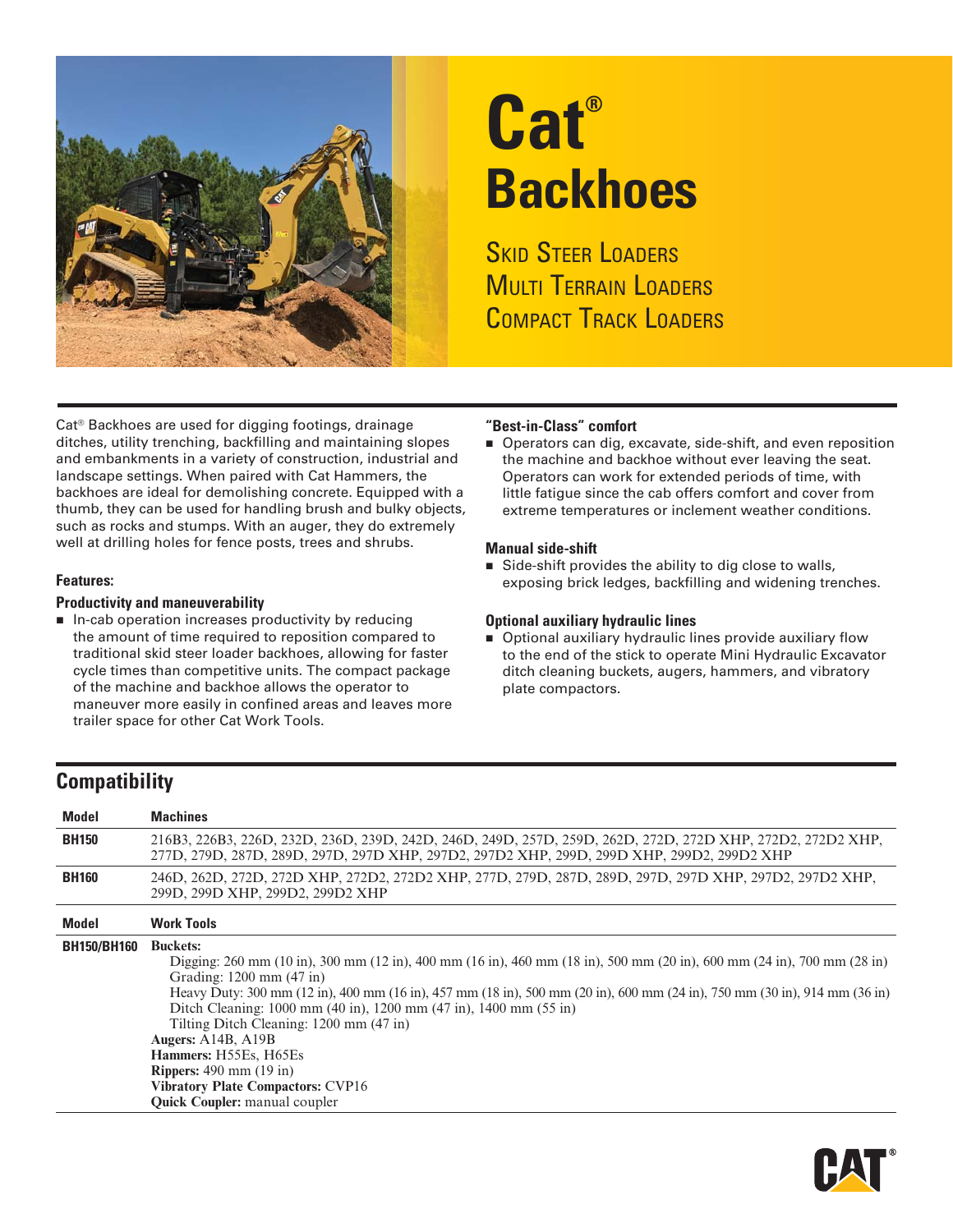# **Cat® Backhoes**

# **Specifications**



|                                                |    |      | <b>BH150</b> |          | <b>BH160</b>  |          |
|------------------------------------------------|----|------|--------------|----------|---------------|----------|
| A Digging depth maximum                        | mm | (in) | 3074         | (121)    | 3074          | (121)    |
| <b>B</b> Digging depth $610 \text{ mm}$ (2 ft) | mm | (in) | 3040         | (120)    | 3040          | (120)    |
| C Digging depth $2438$ mm $(8 \text{ ft})$     | mm | (in) | 2593         | (102)    | 2593          | (102)    |
| <b>D</b> Straight wall digging depth           | mm | (in) | 2064         | (81)     | 2064          | (81)     |
| <b>E</b> Overall operating height              | mm | (in) | 3442         | (136)    | 3442          | (136)    |
| <b>F</b> Loading height                        | mm | (in) | 2147         | (85)     | 2147          | (85)     |
| <b>G</b> Loading reach                         | mm | (in) | 1628         | (64)     | 1628          | (64)     |
| <b>H</b> Reach from swing pivot at ground      | mm | (in) | 3955         | (156)    | 3955          | (156)    |
| <b>K</b> Overall length                        | mm | (in) | 2776         | (109)    | 2936          | (116)    |
| Stabilizer spread operating position           | mm | (in) | 1716         | (68)     | 1868          | (74)     |
| Total side-shift travel                        | mm | (in) | 822          | (32)     | 974           | (38)     |
| Swing arc                                      |    |      | 180°         |          | $180^{\circ}$ |          |
| Bucket rotation                                |    |      | 192°         |          | 192°          |          |
| Bucket breakout force                          | kg | (lb) | 3241         | (7, 146) | 3241          | (7, 146) |
| Stick breakout force                           | kg | (lb) | 1560         | (3, 439) | 1560          | (3, 439) |
| <b>Transport</b>                               |    |      |              |          |               |          |
| L Transport height                             | mm | (in) | 2336         | (92)     | 2336          | (92)     |
| N Boom pivot height                            | mm | (in) | 425          | (17)     | 425           | (17)     |
| Transport width                                | mm | (in) | 2008         | (79)     | 2008          | (79)     |
| Transport length (with 18 in bucket)           | mm | (in) | 747          | (29)     | 747           | (29)     |
| Ground clearance                               | mm | (in) | 85.7         | (3.4)    | 85.7          | (3.4)    |
| Operating weight                               | kg | (lb) | 1023         | (2,256)  | 1047          | (2,309)  |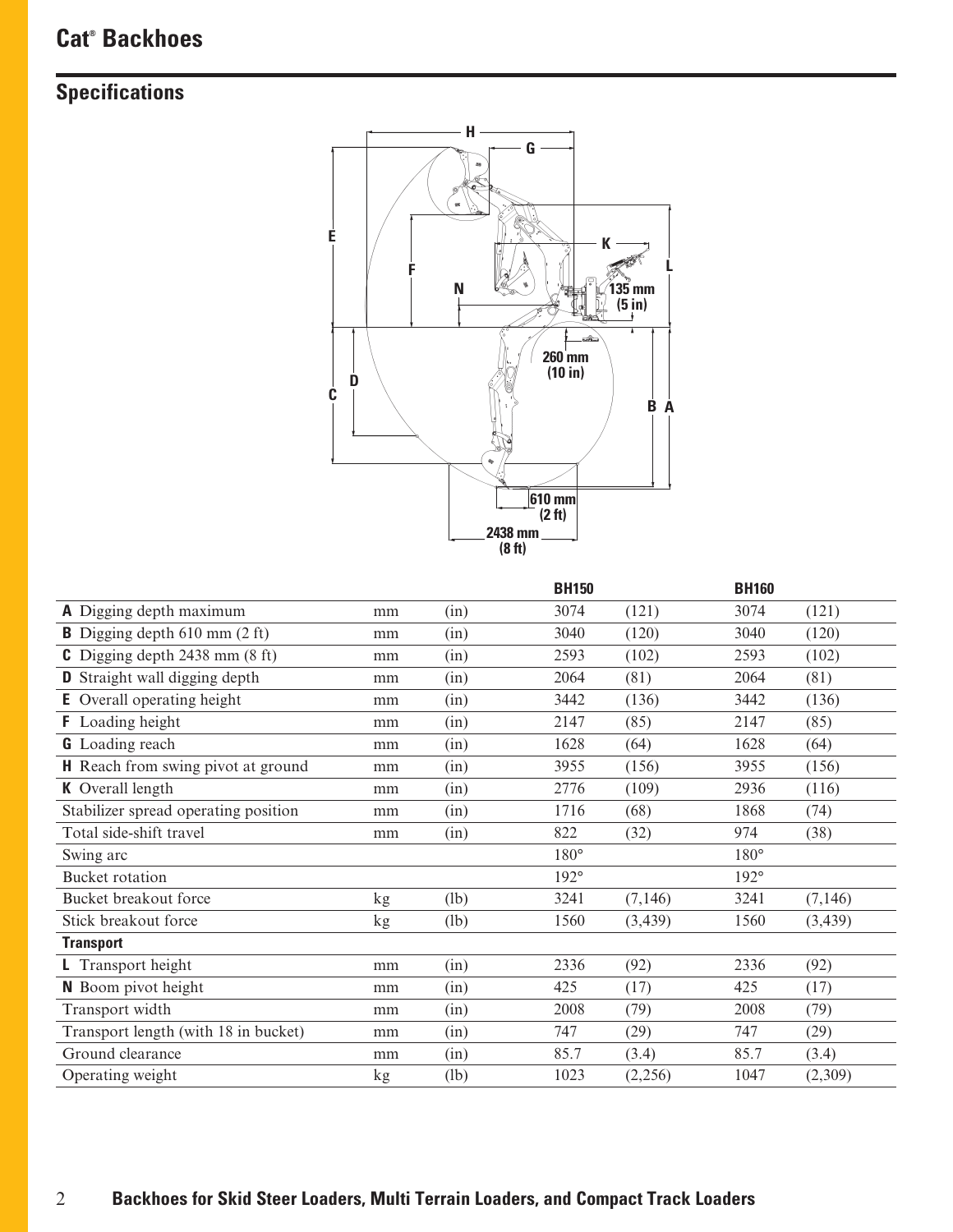